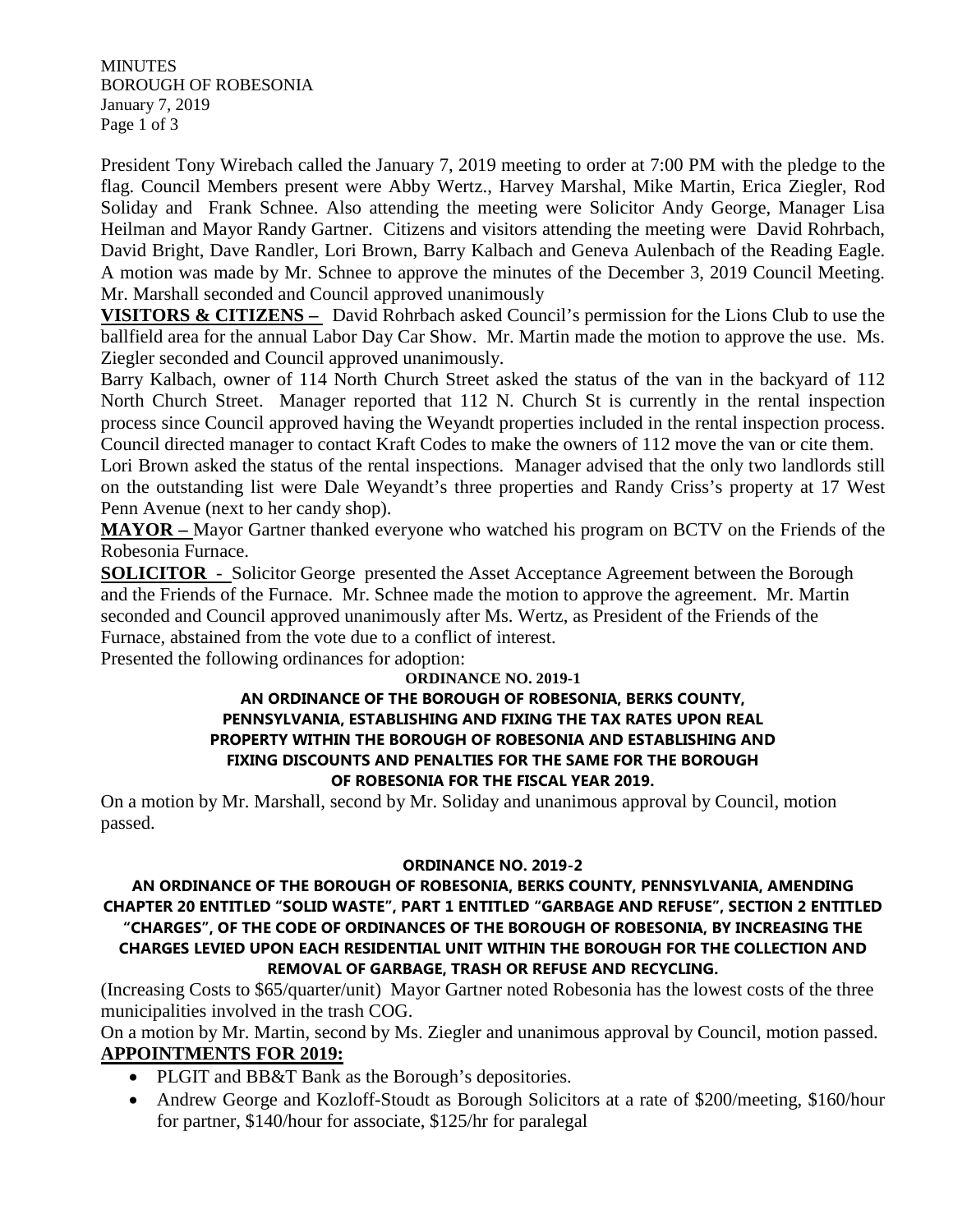**MINUTES** BOROUGH OF ROBESONIA January 7, 2019

Page 2 of 3

- Technicon Enterprises II, Inc. as Engineers and Borough Zoning Officials at an hourly rate of, \$93.00/senior engineer, \$80.50/engineer,\$58.50/Sewage Enforcement Officer;\$51.50/zoning officer, \$42.75/clerical
- CIA (Jerry Farro/Jeff Farro) as Borough's Building, Plumbing, Electrical, Mechanical, Accessibility and Commercial Building Inspectors @ 85% of permit fees.
- Eugene Orlando of Orlando Law Services as Zoning Board Solicitor @ \$175.00/hour
- Kraft Code Services as the Borough Property Maintenance Code Enforcement Officials
- Reading Tax Solutions as the Borough Auditors at a rate of \$4,400/year.
- Lisa Heilman as Borough Manager/Secretary/Treasurer
- Tony Wirebach, 1 year term on the WRW Trash COG (2018)
- David Hannigan, 5 year term on the Robesonia Muncipal Authority (2023)
- Terry Williams, 3 year term on the Zoning Hearing Board (2021)
- Calvin Yoh, 5 year term on the Robesonia Planning Commission (2023)
- David Hannigan, 5 year term on the Shade Tree Commission (2023)
- Western Berks Planning Commission representatives: Randy Gartner, Frank Schnee 1 year term. **Next meeting to be held on 1/17/19 at 7PM at North Heidelberg Township Building**
- 1 year term on the Western Berks Regional Police Commission (members needed). Mr. Marshall, Mr. Schnee and Mr. Wirebach agreed to serve.

On a motion by Mr. Marshall, second by Mr. Soliday and unanimous approval by Council, motion passed.

**ENGINEER** – Engineer and SEO reports were included in agenda packet.

**PLANNING COMMISSION –** Next meeting is scheduled for January 16, if needed.

**MANAGER –** Ms. Heilman advised Council that six members are up for re-election (3-4 yr. terms and 3-2 yr. terms) in 2019. Advised anyone considering running for re-election should let her know and she will obtain the nominating petitions for them. Sought Council's input on joining the County UCC Board of Appeals. It was decided to table the subject until the February meeting.

**PAYMENT OF INVOICES**- Motion by Mr. Martin seconded by Mr. Schnee and unanimously carried, the bills were ordered paid as presented, including those paid prior to the meeting to avoid penalties.

## **COMMITTEE REPORTS-**

# **Finance/Administration** - No report.

**Personnel:** Ms. Wertz asked for an executive session to discuss personnel matters. Mr. Marshall made the motion and Mr. Soliday seconded to enter executive session at 7:21 pm. Regular meeting reconvened at 7:45 pm.

Mr. Wirebach made a statement that after eight years with the Western Berks Regional Police Department, Borough Council has unanimously decided to dissolve the department in accordance with the charter agreement, effective December 31, 2019, and revert to local control of the PD. Mr. Marshall made the motion and Mr. Soliday seconded, to dissolve the department. Council approved unanimously.

**Fire Protection/Safety** – Mr. Martin presented a letter from Fire Chief Josh Babura regarding the potential conversion of the building at 317 East Penn Avenue (Gloray building) into residential units. There were several fire code recommendations in the letter to be followed should such a conversion be approved. Frank reported Mr. Charles contacted him asking if he felt the Borough Council would be in favor of such a conversion. Mayor Gartner suggested he would be in favor of senior housing. Manager advised Mr. Charles would have to seek a zoning variance before being allowed to make any such conversion. There are a lot of costly, major improvements that would need to be made to properly do such a project. There are still several issues Mr. Charles never addressed following the rupture of the water line/fire suppression line? In the building from the previous year. There are still one or two illegal living quarters set up in the building and he has never allowed the building inspector/water authority